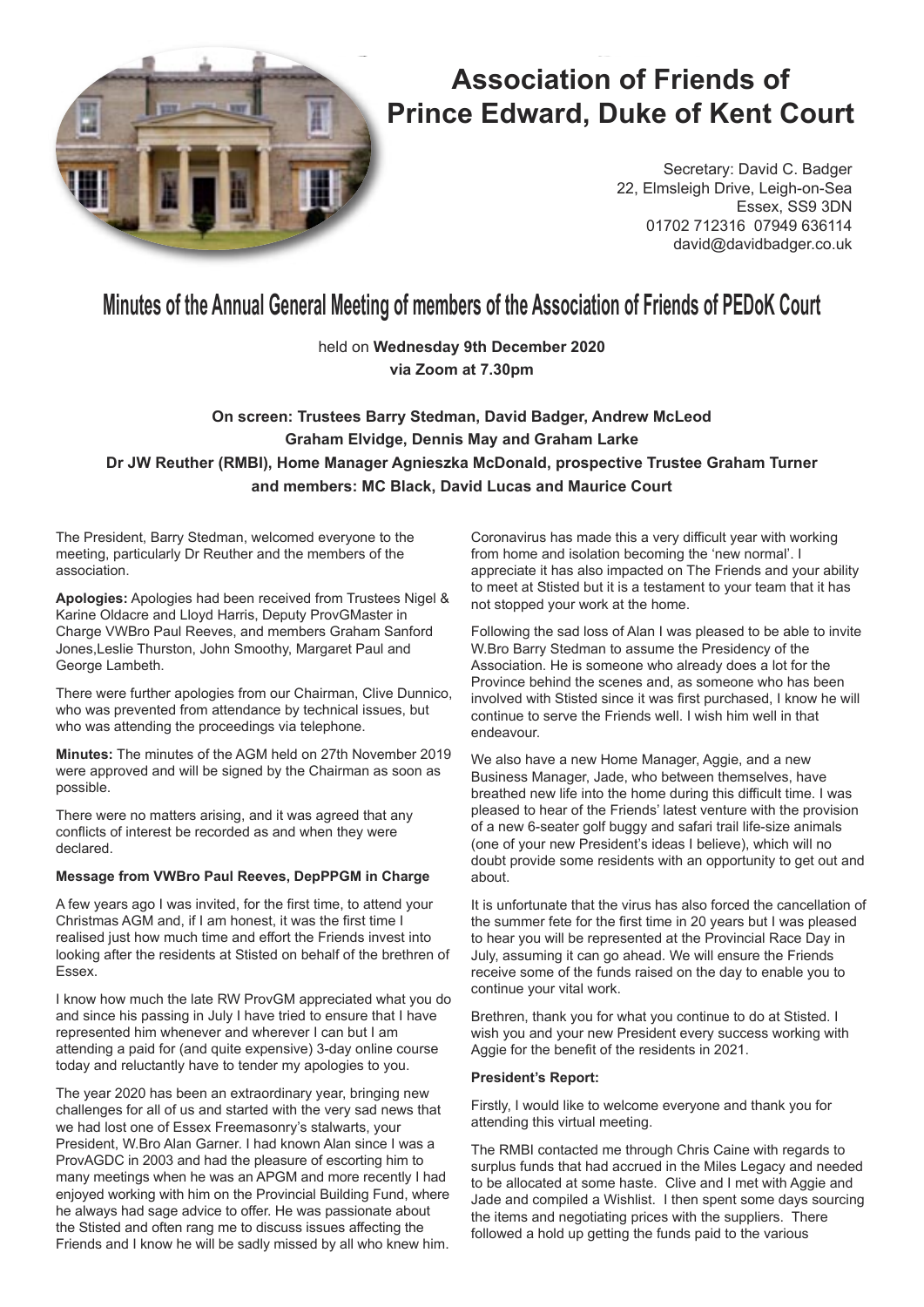suppliers by the RMBI so I asked Mark Lloyd, the MD of the RMBI, to transfer the funds to us. Unfortunately, we were again up against a brick wall because our bank account doesn't allow for BACS payments in the usual way. Within hours of the deals expiring Graham Elvidge found a way and we were able to continue. I'm most grateful to him for his help in solving the problem.

The items already delivered are the large screen TV for the lounge in the main building, The Magic Table projector for the Mauchline, life-size resin animals for the Safari Trail – the balance will arrive in January. The Yeti tablet will be delivered on 21st of December, the iPad is subject to a delay from Apple and the all-weather sides for the Safari Buggy are in hand but as it is a custom build, I don't have further information at this time.

As the Christmas Party cannot go ahead as in previous years, I have arranged to shoot a video with Nicky and Neil from Clearer Productions. They will tailor a performance specifically for us so it can be played in to the home via the new TV and the large screen in the library/pub prior to Christmas.

In closing, I would like to thank everyone for their support in my new role. Alan was a tough act to follow

### **Chairman's Report:**

As Chairman of the Association of Friends of Prince Edward Duke of Kent Court I witness first-hand the dedicated work carried out by my fellow Trustees, the staff and other volunteers who give of their time in so many ways to create a most happy atmosphere in this wonderful Home here at Stisted.

Because of Covid-19 regulations we are unable to meet together in person The regulations are necessary in the interests of our health, but I am sure that we miss the pleasure of this once a year get-together in the wonderful Stisted Hall .Today's meeting is made possible by the use of Zoom. I thank our President, Barry Stedman for setting this up for the Association's members. The Trustees have successfully used this media for Meetings.

The new Home Manager, Agnieszka McDonald, (who wishes to be referred to as "Aggie"), took up her duties in January and has breathed new life in the Home due to the many new activities she has created for the Residents. These have been made possible by the support given by the staff and helpers at the Home. In the period between Michelle Bladen leaving and Aggie taking up her duties, Katrina Karolchyk (Deputy Home Manager) took over the helm and successfully ensured the continuing smooth running of the Home. She continued the support given to our residents and their families. The Trustees would like to record our thanks to Katrina for her dedication to the welfare of the residents.

It has been a most difficult time since the March Lockdown, but Aggie and her staff have worked tirelessly to ensure the safety and happiness of the residents. In the summer safe visiting facilities were constructed enabling residents and their families to see and speak to each other, albeit through a transparent screen. We are very fortunate that we receive much support from V.W. Paul Reeves, Deputy Provincial Grand Master in Charge and I record my thanks to the Province.

Our President has already included in his Report the acquisitions that have been made for the residents.

Because of the Covid-19 regulations, it was not possible to have the Annual Fete this year and the Trustees have, sadly, been unable to meet at the Home. You will be hearing the Reports from my fellow Trustees and I should like to thank them for their support and for the excellent contributions they make in the interests of the Home and its residents. For the future, the 2021 Fete has unfortunately been cancelled. However, if the regulations permit, another event may be considered such as a Garden Party for the residents. Time will tell.

Our President still expertly looks after our website, www.friendsofpedokc.org.uk in association with our Membership Secretary, Lloyd Harris.

The Association was founded as the result of much hard work and initial financial gifts by our late President Alan Garner and our late Vice-President, Brian Procter. They, with others sowed the seeds and we continue to nurture their growth. Barry Stedman was with them at the time using his skills taking photographs and videos of the newly acquired dilapidated building which, after reconstruction, eventually became the residents' home in 1998. Barry's support has continued since then.

The Trustees are happy to consider all requests for financial assistance for the benefit of the residents. The Treasurer will report on expenditure during the past year.

Our neighbour, the Braintree Golf Club takes great care of their grounds which provide a magnificent panoramic view for our residents. The entrance road to the Home passes through those grounds giving a most welcome scenic experience to our residents.

The Mauchline House Garden continues to be a place of contentment for those residents who enter the twilight of their lives with dementia and it is a place of beauty where other residents, too, are able to enjoy a visit.

The Home always has a most happy atmosphere and the Association maintains a close relationship with the members of staff that do such wonderful work for the benefit of the residents. Each resident is made to feel that Stisted Hall is their own Home and that they are an integral part of one happy family. This Christmas Aggie and her staff will ensure that it is a happy one for our residents. Let us hope that 2021 will see life returning to the normality that we all had pre-Covid-19.

There is no place like Stisted Hall. There is no place like Home.

#### **Treasurer's Report:**

The accounts had been circulated and published on the association's website. The Treasurer briefly summarised the accounts, and noted that income had improved by some £9,000 for the year, which included a one-off legacy. Membership and subscriptions were slightly down, but he believed there were sufficient reserves in hand, given the challenges of the Covid-19 pandemic. The loss of the fete income may be replaced by other events.

#### **Almoner's Report:**

Currently there are 30 residents, including 3 in respite.There have been 40 birthdays since our last AGM, 25 of whom were residents aged 90 years or over and include Rose Robertson who was 100 years old in May, while Kay Smith and Ethel McMillan both reached 101. Each person was given a birthday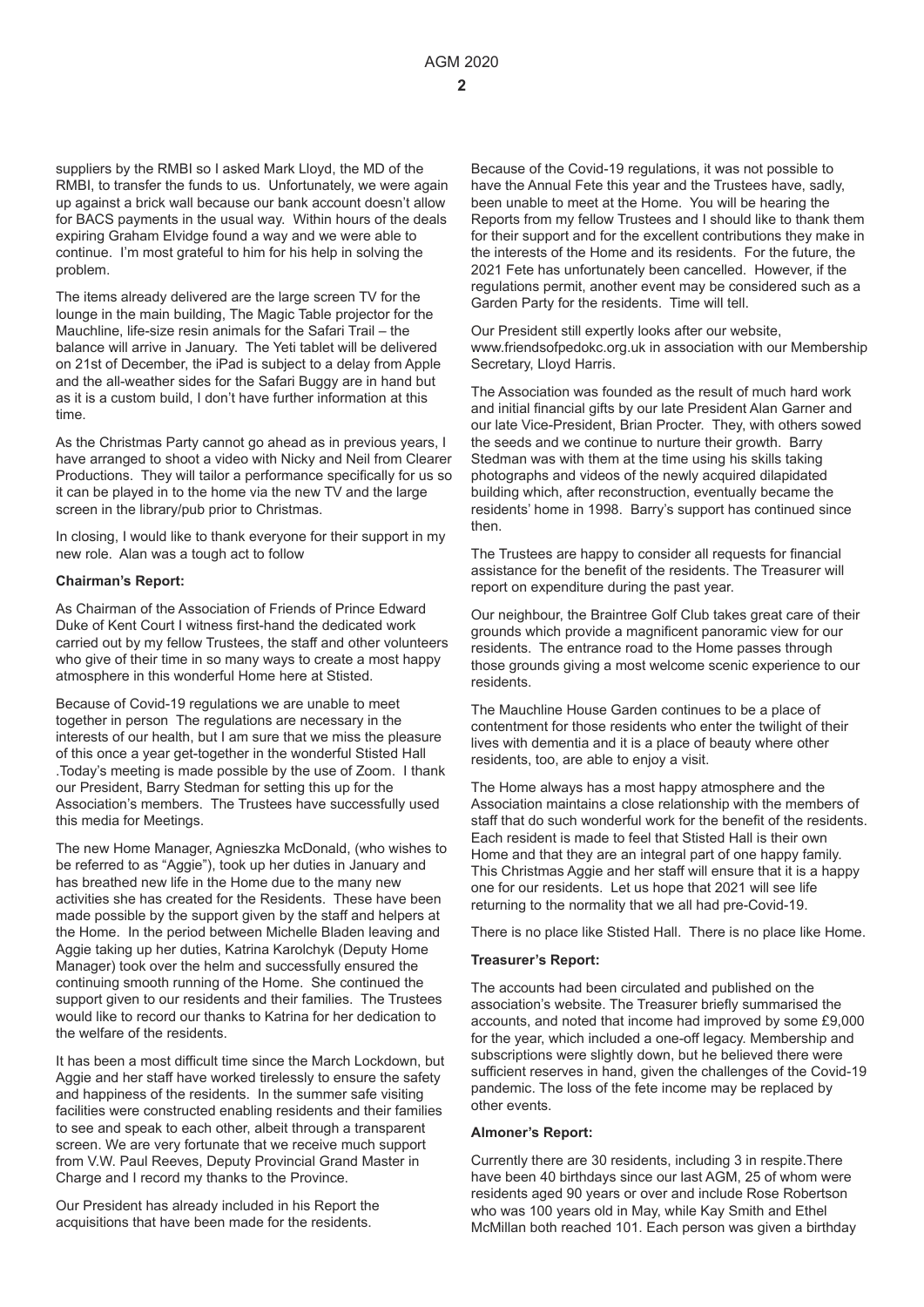card and present from the Friends. We always try to give something a bit special on a resident's 100th birthday.

Sadly there have been 18 deaths. Messages of sympathy and cards were sent to the next of kin and donations, in their memory, were given to their chosen charity. The charities include The Alzheimers Society, The Association of Friends of PEDoKC, The RNIB, Dementia UK, Great Ormond Street Hospital, The British Heart Foundation and a plant/shrub for the Mauchline garden.

On 14th February a box of chocolates was given to each resident from the Friends along with a special lunch to which Nigel and I were kindly invited. It was an enjoyable occasion with the dining room and tables all attractively decorated. Lunch was followed by entertainment in the Essex lounge with a young lady singing some well-known wartime and other songs that the residents knew well. They were encouraged to join in the singing, which they did, and thoroughly enjoyed it all.

Under the circumstances of the pandemic, we have been unable to visit the Home but have kept in touch by email or telephone. Fortunately, at Easter, we had previously purchased attractive packs of Lindt mini Easter eggs. Carl, the Maintenance Manager, kindly collected these from our house together with some birthday gifts and cards to be given to the residents on the appropriate days.

For a short time during lockdown I was unable to shop for presents so contacted the Home who kindly helped out by ordering some gifts on line. These were delivered direct to the Home and given to the residents on behalf of the Association. I am happy to say that I am now able to go shopping again and choose the presents myself.

Christmas will soon be with us. Last Christmas Nicky and Neil of Clearer Productions came again to entertain the residents (and Trustees) at their Christmas party; Nicky singing carols and Christmassy songs and Neil, in his brightly coloured suit, amusing everyone with seasonal poems and quotations. Each resident was then given a Christmas card enclosing a letter advising them that £50 had been paid into their resident's account to spend on something that they would like. This was followed by a lunch of their choice with a glass or two of wine, all courtesy of the Friends which I think they really enjoyed.

Nigel and I called in at the Home on Christmas morning to wish everyone a happy Christmas and help hand out presents from the Home, both in the main house and Mauchline. It was a happy occasion.

This year, unfortunately, due to circumstances there cannot be a Christmas party. It has been suggested, by the Home, that, rather than the gift of money from the Association, they would choose a suitable present for each person on our behalf (of course paid for by the Friends). Some of the residents did not realise that they had been given the money and also they do enjoy opening a present on Christmas day. I am sure that the Home and staff will be arranging some celebrations and fun to make it a happy Christmas for them all at Stisted Hall.

#### **Residents' Activities Organiser's Report:**

Towards the end of November the two Christmas trees were delivered, erected and decorated with lights in time for the annual Christmas Bazaar. We continue to pay the same price as in the previous 2 years. As usual Karine and I ran a raffle which was strategically placed in the Stone Hall to capture all

who came to visit and resulted in taking plenty of money.

Due to the pandemic, only 1 coffee morning was held (in January) when Alan Reynolds came in to sing to the residents. They thoroughly enjoy his entertainment and join in singing along with him.

On 10th January Karine and I, along with a number of the Trustees, met with the new manager, Aggie MacDonald, at an informal gathering at the Home.

A scheduled working garden party in March had to be cancelled and there has been no opportunity to have another one this year.

Likewise the annual Stisted Hall Golf Classic had to be cancelled due to the restrictions. It is hope that normal service will be resumed in 2021.

My contact with the Home has been largely limited to emails and phone calls, especially as I was incarcerated for 14 weeks in my home from early March.

Karine and I have missed visiting the Home, talking to the residents and getting to know the new ones. At the end of September Karine and I were invited to meet the manager and her senior team in the 'Pod'. It was good to see them and talk face to face to each other, albeit with a clear sheet of glass between us. The Pod itself is very comfortable and furnished in very good taste; an ideal compromise for a family member to see their loved one residing in the Home.

This year will be different for us as we cannot call in the Home on Christmas morning as we always have done and we will definitely miss the occasion.

#### **Home Manager's Report:**

Environment, equipment and projects:

Pond – lights around the pond are now completed and fish in the pond are well established (residents are enjoying daily walks to the pond to feed the fish). Carl still to construct waterfall, it will be winter project.

Bedroom refurbishment – in total, refurbishment of 25 bedrooms now completed, awaiting funding for further refurbishment,.

Communal toilets refurbishment – five communal toilets are now completed, one still to be refurbished.

Corridors in main house – refurbishment of main corridors started prior to pandemic, service corridor outside main kitchen has been completed and new flooring installed. Flooring and carpets in Main House corridors now completed, still awaiting decorator to complete painting, this project will be completed in January.

New outbuilding behind Mauchline House – this project has been suspended due to COVID-19 until next year.

Garden Furniture in Sensory garden – refurbishment of garden furniture in progress, we are planning to complete project by the spring.

Mauchline café – we are in progress of creating a "dementia café" outside Mauchline dining room. We hope to complete this project by the end of this year.

MAGIC TABLE – Big thank you for the purchase of "magic table "for our residents, they really enjoy various interactive activities.